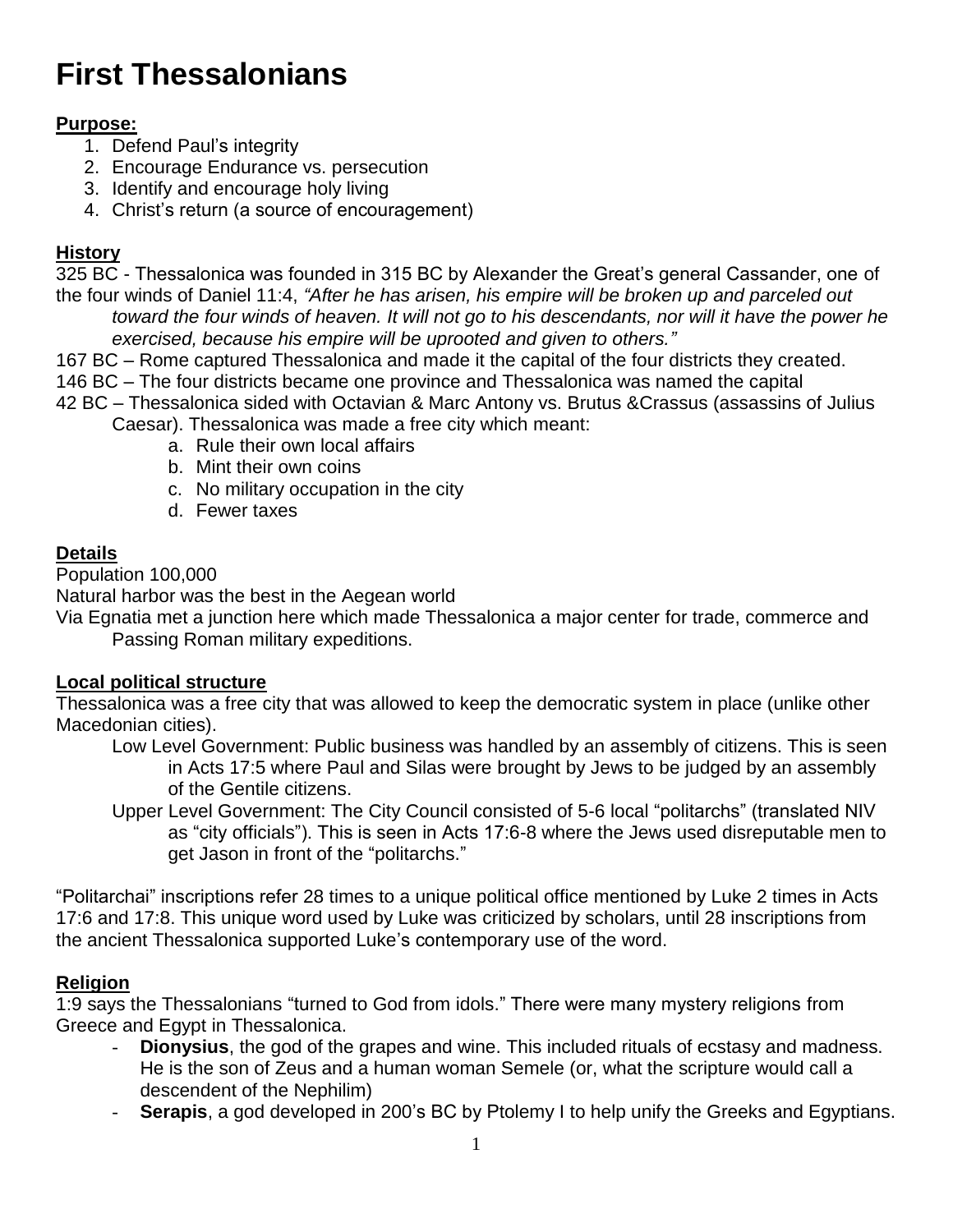- **Isis**, Egyptian goddess who was a friend of slaves, sinners, poor, and artisans. Whe was the ideal mother and perfect wife. Her name means "throne" and here headdress was a throne.
- Aphrodite (Venus), a beautiful goddess of love and sensuality
- **Demeter**, the goddess of the harvest who also oversaw marriage, religious law, and the cycle of life and death.
- **Zeus**
- **Asclepius**, the god of medicine and healing.
- Roman Emperor worship which was used to secure allegiance from the local population
- **Cabirus** was the patron god of Thessalonica. The Cabirus legend told that Cabirus had been a martyred hero murdered by his two brothers, buried with symbols of royal power since his decapitated head had been crowned and wrapped in royal purple cloth. Initiation rights included wearing robes, confessing sins, a water baptism and symbolic immersion into the blood of Cabirus. But, Cabirus was to return someday to help the poor and oppressed, especially those in Thessalonica.
- 1:1 typical opening of a letter from this time:
	- a. The sender, although Paul also adds the names of Silas and Timothy while using the "we" throughout the letter. Paul most likely does this for two reasons. One, they were instrumental in the establishing of the church in Thessalonica. Second, to give their personal presence his apostolic authority. Paul uses "I" in 2:18; 3:5; 5:27.
	- b. The recipient
	- c. The greeting this was normally the Greek word *chairein* ("greetings"), but Paul replaces it with a similar sounding word *charis* ("grace"). This is coupled with the Hebrew concept of *shalom* ("peace") by using the Greek word *eirene* (or, "peace") meaning "tranquility, harmony, safety, prosperity."

1:2 – Paul begins with a thanksgiving, which is typical for Paul and this culture that would similarly begin letters with a thanksgiving to the gods. Although the pagan gods were usually thanked for the physical wellbeing instead of Paul's thanking God for spiritual blessings, growth and production. Paul also assures the Thessalonians he is praying for them.

- 1:3 The reason for Paul's thankfulness are listed:
	- a. Work produced by faith (Legalism is work produced by guilt, manipulation, society, etc.)
	- b. Labor prompted by love
	- c. Endurance inspired by hope

"We continually remember" includes the word *mnemoneuontes* which means to call something to mind and to make mention of it.

The word "your" is in an emphatic position in the Greek sentence at the head of each of the three phrases: "Your work", "Your labor", "Your endurance".

Paul had taught them the truth

The truth provided the foundation in their souls for FAITH, LOVE and HOPE. These three in their souls produced WORK, LABOR and ENDURANCE

"Work" is *ergon* which is the act, process or product. The wok or end product performed. 1:9 could be an example: they turned from idols to the true God. "Work" or ergon is an essential fruit of a believing life. James 2:14-18 and Galatians 5:6